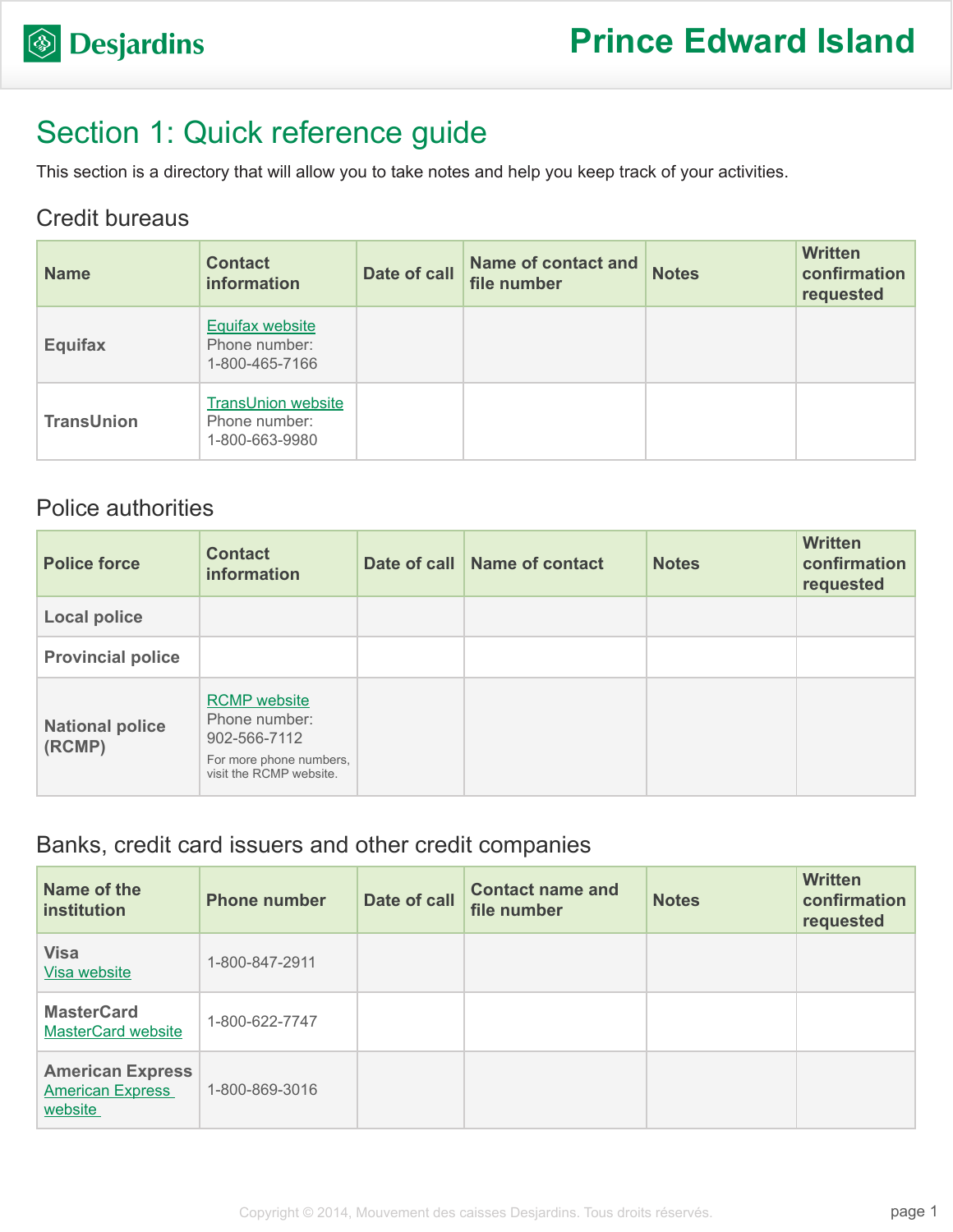

| Name of the<br><b>institution</b>                                                                                               | <b>Phone number</b> | Date of call | <b>Contact name and</b><br>file number | <b>Notes</b> | <b>Written</b><br>confirmation<br>requested |
|---------------------------------------------------------------------------------------------------------------------------------|---------------------|--------------|----------------------------------------|--------------|---------------------------------------------|
| <b>Canadian Bankers</b><br><b>Association -</b><br><b>List of banks</b><br>operating in<br>Canada<br><b>Association website</b> |                     |              |                                        |              |                                             |
| <b>Ombudsman for</b><br><b>Banking Services</b><br>and Investments<br>Ombudsman website                                         | 1-888-451-4519      |              |                                        |              |                                             |

# Other organizations that issue cards and licences

| Name of the<br>organization                                                                     | <b>Contact</b><br><b>information</b>                                                                                                             | <b>Date of call</b> | Name of contact and<br>file number | <b>Notes</b> | <b>Written</b><br>confirmation<br>requested |
|-------------------------------------------------------------------------------------------------|--------------------------------------------------------------------------------------------------------------------------------------------------|---------------------|------------------------------------|--------------|---------------------------------------------|
| <b>Employment</b><br>and Social<br><b>Development</b><br>Canada<br>(social insurance<br>number) | <b>ESDC</b> website<br>Phone number:<br>1-800-622-6232                                                                                           |                     |                                    |              |                                             |
| <b>Passport Canada</b>                                                                          | <b>Passport Canada</b><br>website<br>Phone number:<br>1-800-567-6868<br>Calls outside<br>Canada and the<br>U.S.: 819-997-8338                    |                     |                                    |              |                                             |
| <b>International</b><br>driver's licences<br>(issued by CAA)                                    | <b>CAA</b> website<br><b>CAA Atlantic</b><br>Phone number:<br>1-800-561-8807 or<br>1-800-222-4357                                                |                     |                                    |              |                                             |
| Immigration<br>and Citizenship<br><b>Canada</b>                                                 | Immigration and<br><b>Citizenship Canada</b><br>website<br>Phone number:<br>1-888-242-2100<br>For permanent<br>resident cards:<br>1-800-255-4541 |                     |                                    |              |                                             |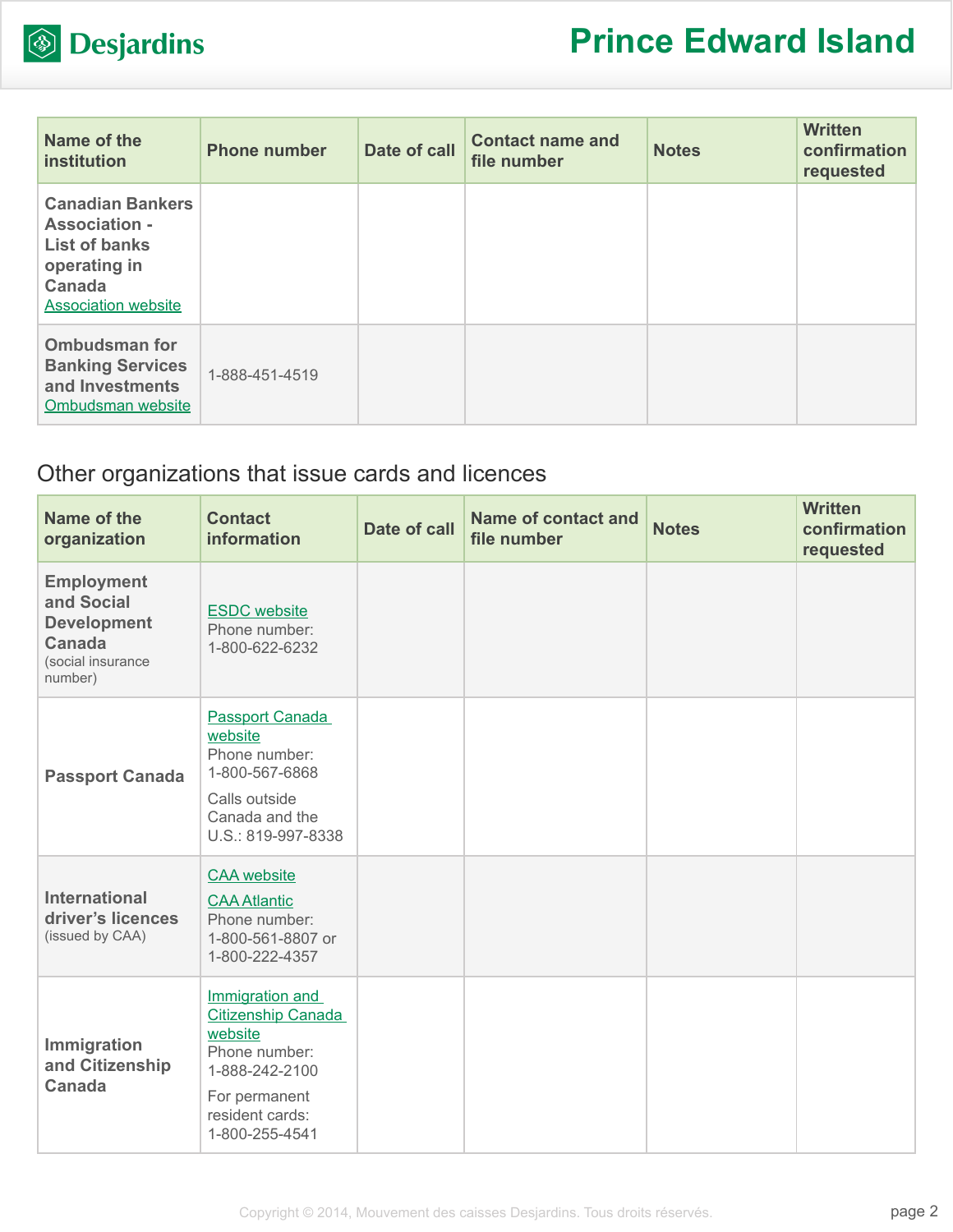

| Name of the<br>organization                                                               | <b>Contact</b><br>information                          | <b>Date of call</b> | <b>Name of contact and</b><br>file number | <b>Notes</b> | <b>Written</b><br>confirmation<br>requested |
|-------------------------------------------------------------------------------------------|--------------------------------------------------------|---------------------|-------------------------------------------|--------------|---------------------------------------------|
| <b>Employment</b><br>and Social<br><b>Development</b><br>Canada<br>(Old Age Security)     | <b>ESDC</b> website<br>Phone number:<br>1-800-277-9915 |                     |                                           |              |                                             |
| <b>Provincial health</b><br>card                                                          |                                                        |                     |                                           |              |                                             |
| <b>Hospital cards</b>                                                                     |                                                        |                     |                                           |              |                                             |
| <b>Other licensing</b><br>agencies                                                        |                                                        |                     |                                           |              |                                             |
| Vital statistics,<br>birth, marriage<br>and death<br>certificates                         |                                                        |                     |                                           |              |                                             |
| <b>Membership</b><br>cards<br>(sports clubs,<br>gyms, professional<br>associations, etc.) |                                                        |                     |                                           |              |                                             |

## Organizations that provide information and assistance

| Name of the<br>organization                  | <b>Contact</b><br>information                                                              | Date of call | <b>Name of contact and</b><br>file number | <b>Notes</b> | <b>Written</b><br>confirmation<br>requested |
|----------------------------------------------|--------------------------------------------------------------------------------------------|--------------|-------------------------------------------|--------------|---------------------------------------------|
| <b>Canadian Anti-</b><br><b>Fraud Centre</b> | <b>Canadian Anti-Fraud</b><br>Centre website<br>Phone number:<br>1-888-495-8501            |              |                                           |              |                                             |
| <b>Competition</b><br><b>Bureau</b>          | <b>Competition Bureau</b><br>website<br>Phone number:<br>819-997-4282 or<br>1-800-348-5358 |              |                                           |              |                                             |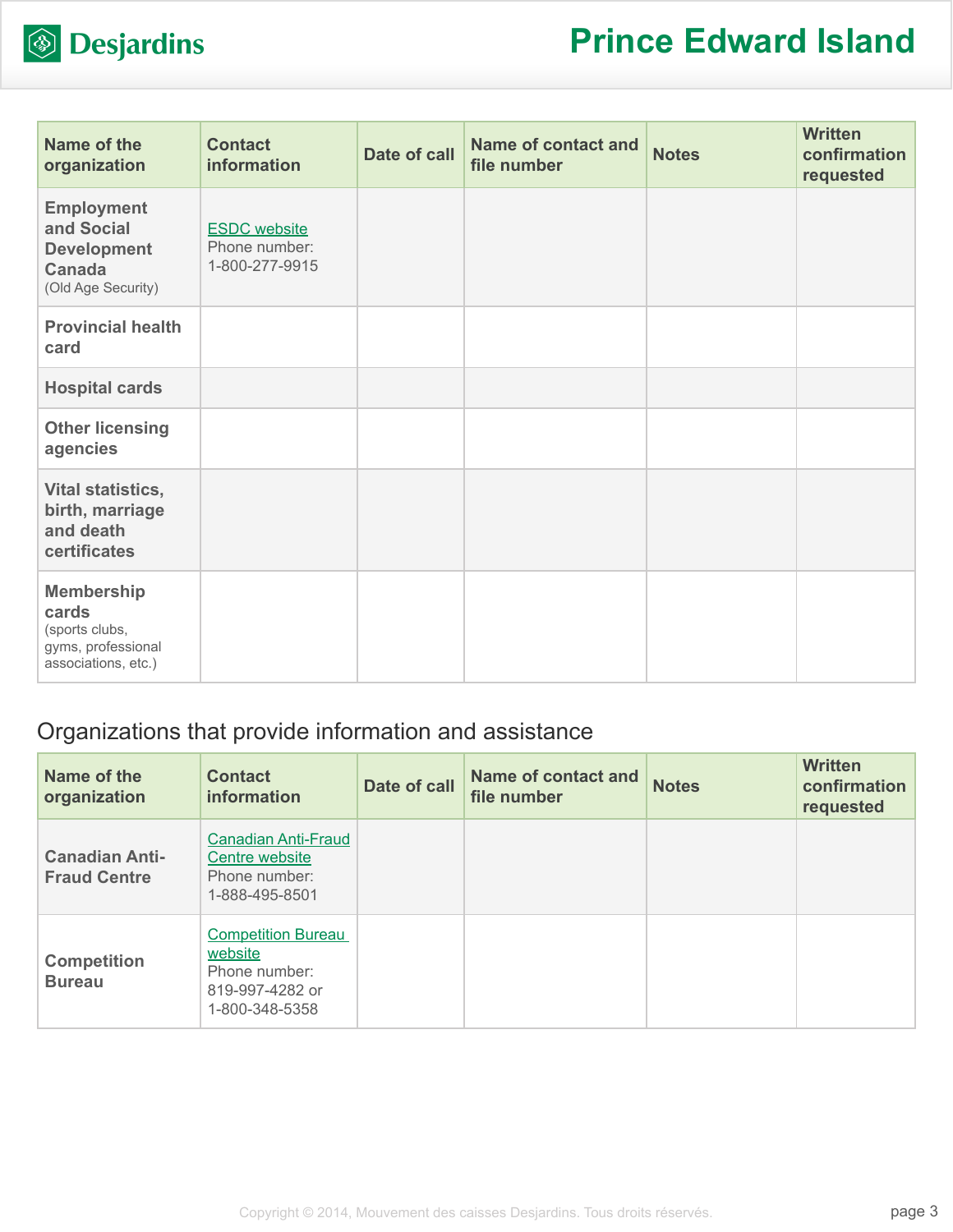

| Name of the<br>organization                                            | <b>Contact</b><br><b>information</b>                                                                                                             | Date of call | <b>Name of contact and</b><br>file number | <b>Notes</b> | <b>Written</b><br>confirmation<br>requested |
|------------------------------------------------------------------------|--------------------------------------------------------------------------------------------------------------------------------------------------|--------------|-------------------------------------------|--------------|---------------------------------------------|
| <b>Canadian</b><br><b>Council of Better</b><br><b>Business Bureaus</b> | <b>BBB</b> website<br>Phone number:<br>613-789-5151 or<br>416-644-4936<br>Nova Scotia and the<br>Maritimes:<br>902-422-6581 or<br>1-877-663-2363 |              |                                           |              |                                             |

# Section 2: Directory of organizations that can help you

List of organizations you should contact if you discover or suspect you are the victim of identity theft. It will help you keep track of your activities and take action to minimize damages and restore your identity.

## National resources

#### Credit bureaus

| Name of the<br>organization | Name of the organization                                  | <b>Description</b>                                                                                                                                                               |
|-----------------------------|-----------------------------------------------------------|----------------------------------------------------------------------------------------------------------------------------------------------------------------------------------|
| Equifax                     | Equifax website<br>Phone number: 1-800-465-7166           | To get a copy of your credit report, request corrections when<br>necessary and put a fraud alert on your file.<br>Please note that this alert will be valid for a 6 year period. |
| <b>TransUnion</b>           | <b>TransUnion website</b><br>Phone number: 1-800-663-9980 | To get a copy of your credit report, request corrections when<br>necessary and put a fraud alert on your file.<br>Please note that this alert will be valid for a 6 year period. |

### Identity theft prevention organizations

| Name of the<br>organization                                            | <b>Contact information</b>                                                                        | <b>Description</b>                                                           |
|------------------------------------------------------------------------|---------------------------------------------------------------------------------------------------|------------------------------------------------------------------------------|
| <b>Canadian Anti-</b><br><b>Fraud Centre</b>                           | <b>Canadian Anti-Fraud Centre</b><br>website<br>Phone number:<br>1-888-495-8501 or 1-705-495-8501 | To report telemarketing, Internet (email) or any type of financial<br>fraud. |
| <b>Canadian Health</b><br><b>Care Anti-Fraud</b><br><b>Association</b> | <b>CHCAFA</b> website<br>Phone number:<br>416-593-2633 or 1-866-962-4222                          | To report health care fraud.                                                 |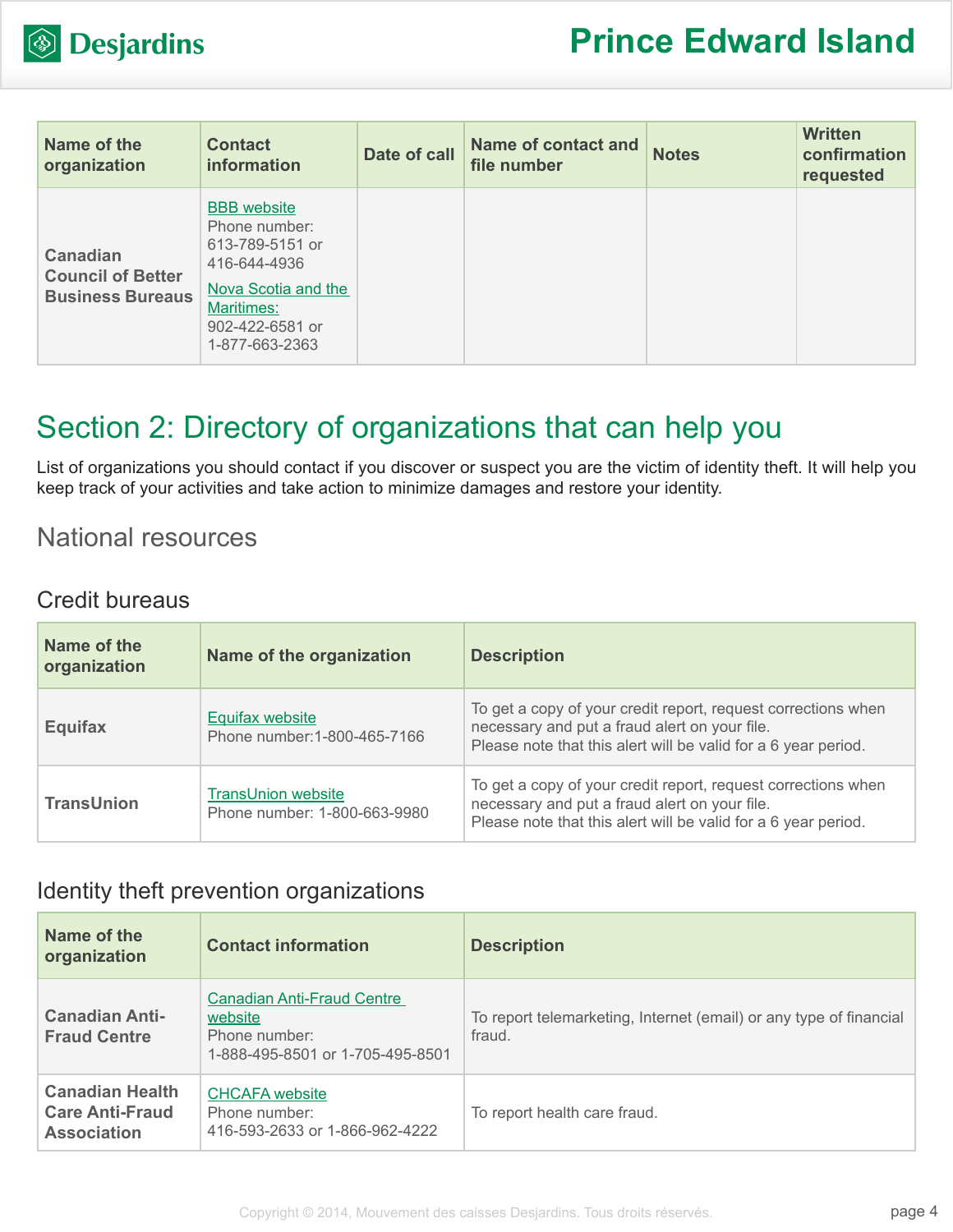

| Name of the<br>organization              | <b>Contact information</b>                                                                                  | <b>Description</b>                                  |
|------------------------------------------|-------------------------------------------------------------------------------------------------------------|-----------------------------------------------------|
| <b>RCMP's Scams</b><br>and Fraud section | <b>RCMP</b> website<br>Phone number: 902-566-7112<br>For more telephone numbers, visit the RCMP<br>website. | To report cases of fraud that did not occur online. |

# Government agencies

| Name of the<br>organization                                                           | <b>Contact information</b>                                                                                                               | <b>Description</b>                                                                                                                                                                                                                                   |
|---------------------------------------------------------------------------------------|------------------------------------------------------------------------------------------------------------------------------------------|------------------------------------------------------------------------------------------------------------------------------------------------------------------------------------------------------------------------------------------------------|
| <b>Employment</b><br>and Social<br><b>Development</b><br>Canada                       | <b>ESDC</b> website<br>Phone number: 1-800-622-6232                                                                                      | To report that your social insurance number is being used<br>fraudulently and to request that it be destroyed and new one<br>issued.<br>Please note that if a new SIN is requested, you will be<br>responsible for 2 SINs for the rest of your life. |
| <b>Passport Canada</b>                                                                | <b>Passport Canada</b><br>Phone number: 1-800-567-6868<br>Calls outside Canada and the U.S.:<br>819-997-8338                             | To report that your passport is perhaps being used fraudulently<br>and to request a new one, where applicable.                                                                                                                                       |
| Immigration<br>and Citizenship<br>Canada                                              | <b>Immigration and Citizenship</b><br>Canada website<br>Phone number: 1-888-242-2100<br>For a permanent resident card:<br>1-800-255-4541 | To report that your proof of citizenship or landed immigrant card<br>are perhaps being used fraudulently and to request that it be<br>destroyed and a new one issued, where applicable.                                                              |
| <b>Employment</b><br>and Social<br><b>Development</b><br>Canada<br>(Old Age Security) | <b>ESDC</b> website<br>Phone number: 1-800-277-9914                                                                                      | To report that your identity is perhaps being used to receive<br>OAS cheques fraudulently.                                                                                                                                                           |
| <b>Canada Revenue</b><br><b>Agency</b>                                                | <b>Canada Revenue Agency website</b><br>Phone number: 1-800-267-6999 or<br>1-888-892-5667                                                | To check whether a charity is registered.                                                                                                                                                                                                            |
| <b>RCMP</b><br>(Canadian Firearms<br>Program)                                         | <b>RCMP</b> website<br>Phone number:<br>613-993-7267 or 1-800-731-4000                                                                   | To get a new firearm permit.                                                                                                                                                                                                                         |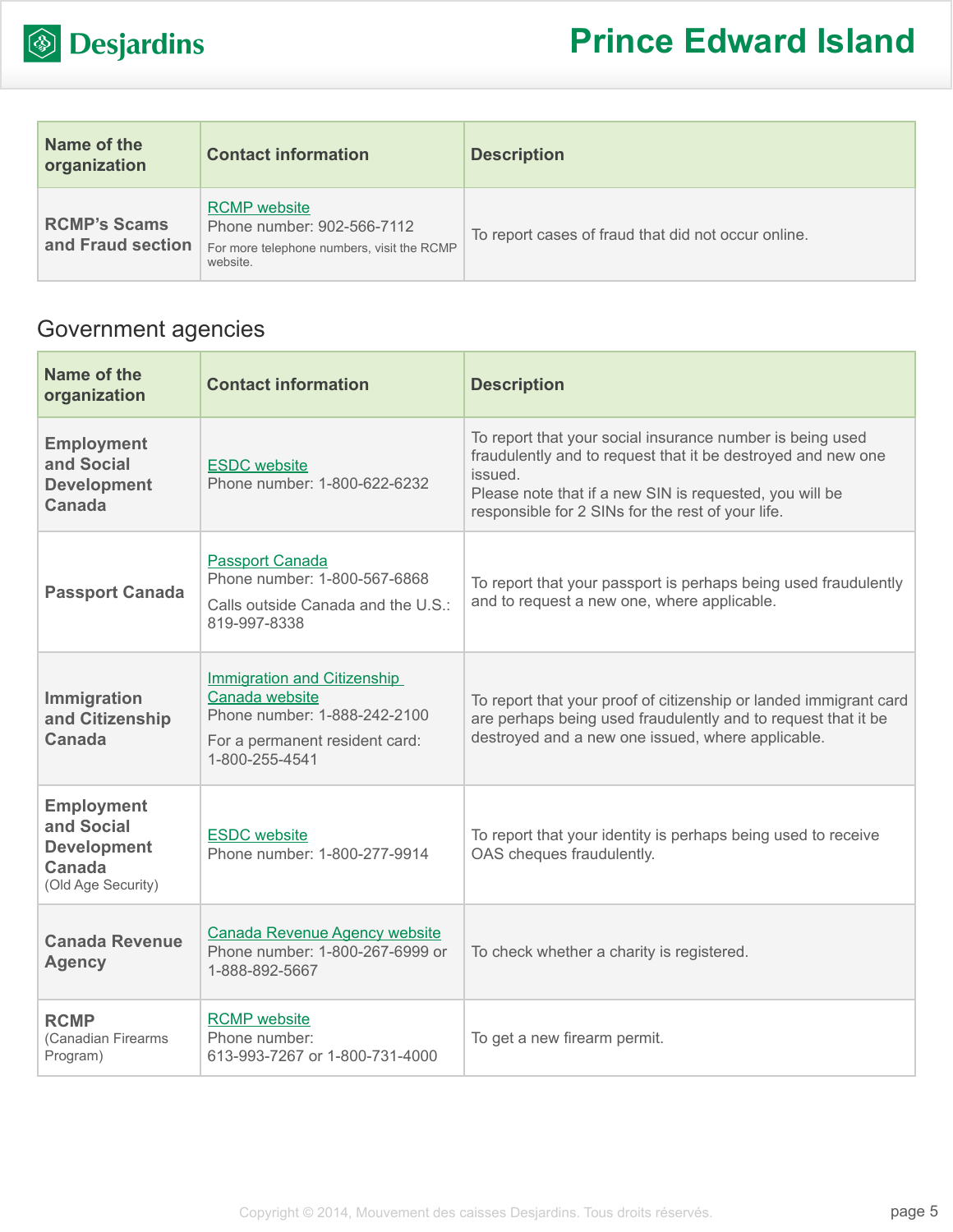

# Other agencies

| Name of the organization                                                                                            | <b>Contact information</b>                                                                                                                                      |
|---------------------------------------------------------------------------------------------------------------------|-----------------------------------------------------------------------------------------------------------------------------------------------------------------|
| <b>Office of the Privacy Commissioner of Canada</b>                                                                 | <b>Commissioner's website</b><br>Phone number: 613-947-1698 or 1-800-282-1376                                                                                   |
| <b>Canadian Bankers Association</b><br>To consult the Canadian Code of Practice for Consumer Debit<br>Card Services | <b>Association website</b><br>Phone numbers:<br>Head office: 416-362-6092<br>Montreal: 514-840-8747<br>Ottawa: 613-234-4431                                     |
| <b>Consumer's Association of Canada</b>                                                                             | <b>Association website</b><br>Phone number: 613-238-2533                                                                                                        |
| <b>Canadian Council of Better Business Bureaus</b>                                                                  | <b>BBB</b> website<br>Phone number:<br>613-789-5151 or 416-644-4936<br>Nova Scotia and the Maritimes:<br>902-422-6581 or 1-877-663-2363                         |
| <b>Retail Council of Canada</b>                                                                                     | <b>RCC</b> website<br>Phone number: 1-888-373-8245<br>Atlantic: 902-422-4144 or 1-855-422-4144<br>Grocery Division - Primary: 1-888-373-8245                    |
| <b>Credit Counselling Canada</b>                                                                                    | <b>Credit Counselling Canada website</b><br>Phone number: 1-888-527-8999<br>Credit Counselling Services of Atlantic Canada Inc.<br>Phone number: 1-888-753-2227 |
| <b>Public Interest Advocacy Centre</b>                                                                              | <b>PIAC</b> website<br>Phone number: 613-562-4002                                                                                                               |
| <b>Interac Association</b>                                                                                          | Interac website<br>Phone number: 416-632-8550 or 1-855-789-2979                                                                                                 |
| <b>Consumer Measures Committee</b>                                                                                  | Committee website<br>Fax number: 613-952-6927                                                                                                                   |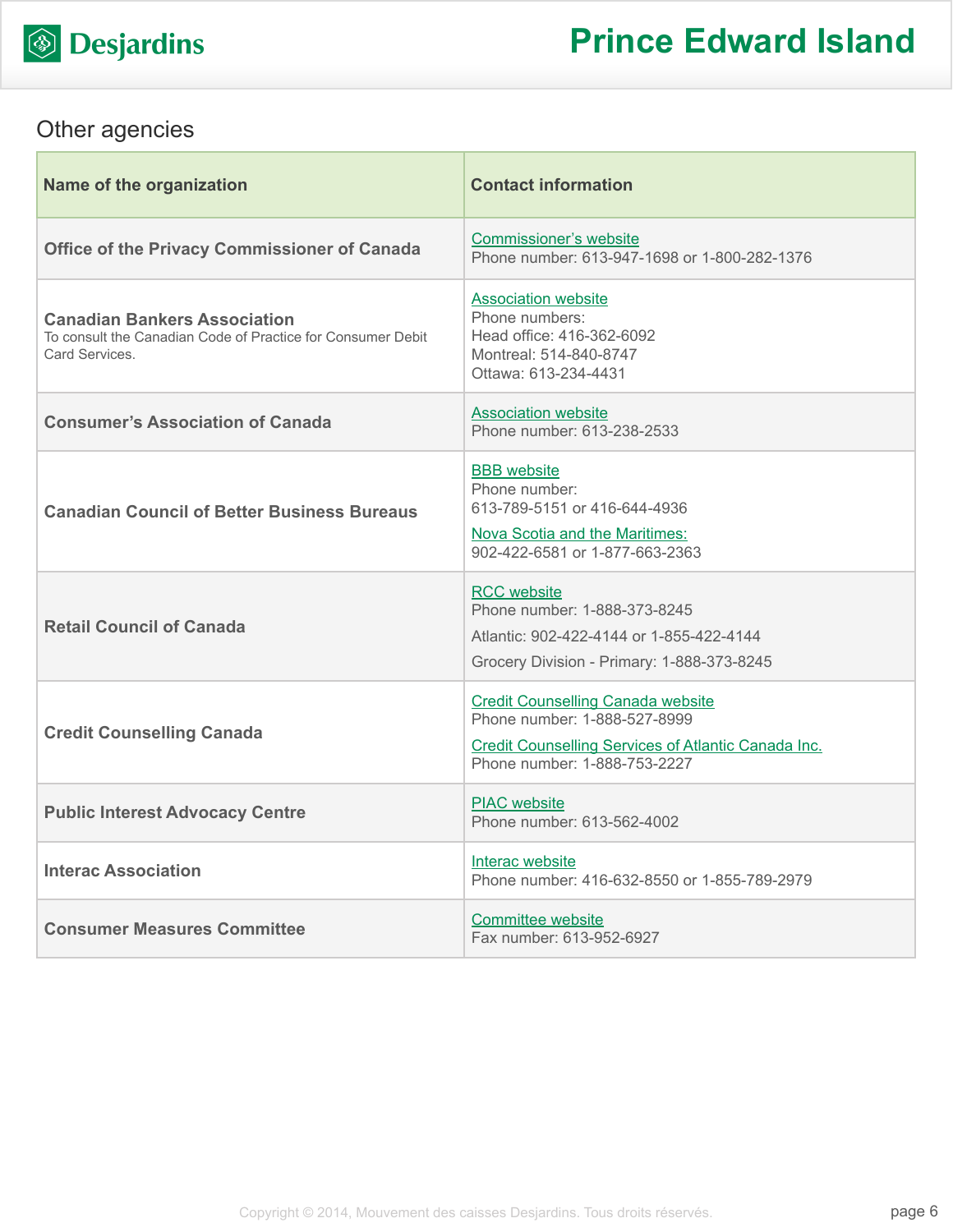

# Provincial resources

| Name of the<br>organization                                                    | <b>Contact information</b>                                                                                                                         | <b>Description</b>                    |
|--------------------------------------------------------------------------------|----------------------------------------------------------------------------------------------------------------------------------------------------|---------------------------------------|
| Department of<br><b>Transportation</b><br>and Infrastructure<br><b>Renewal</b> | <b>Prince Edward Island website</b><br>Phone number: 902-368-5100                                                                                  | Driver's licence and registration     |
| <b>Health PEI</b>                                                              | <b>Health PEI website</b><br>Phone numbers:<br>902-838-0900<br>1-800-321-5492<br>902-368-6130 (general information)                                | Health and health insurance card      |
| <b>Vital Statistics</b><br><b>Agency</b>                                       | <b>Prince Edward Island website</b><br>Phone number:<br>Telephone numbers:<br>902-838-0880<br>1-877-320-1253<br>902-368-6414 (general information) | Birth, marriage and death certificate |
| <b>Consumer -</b><br>Labour and<br><b>Financial Services</b>                   | <b>Prince Edward Island website</b><br>Phone number: 902-368-4580 or<br>1-800-658-1799                                                             |                                       |